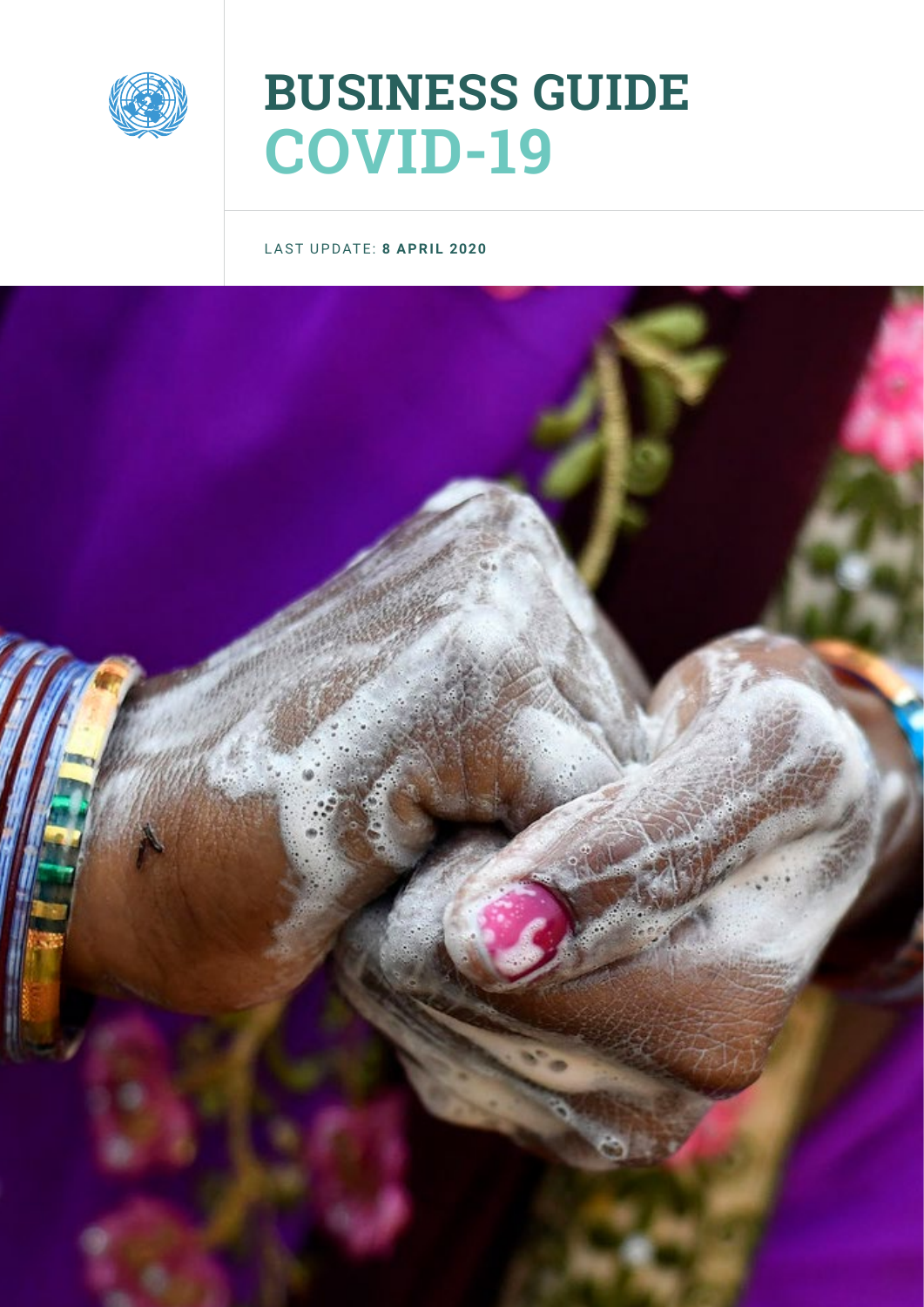# **Overview of the crisis**

**"Countries battling the pandemic at home are rightly prioritizing people living in their own communities. But the hard truth is they will be failing to protect their own people if they do not act now to help the poorest countries protect themselves. No one is safe until everyone is safe."**

**– António Guterres**, United Nations Secretary-General



**Source:** World Health Organization, as of 6 April 2020. [World Health Organization Situation Report](https://experience.arcgis.com/experience/685d0ace521648f8a5beeeee1b9125cd)

**On 11 March 2020, the Director-General of the World Health Organization (WHO) declared that COVID-19 was a pandemic. WHO is calling all partners to seize the window of opportunity and act immediately to assist all countries to rapidly detect, diagnose and prevent the further spread of the virus.** 

The world is facing an unprecedented challenge that affects people, communities and economies everywhere. The COVID-19 pandemic is above all a health crisis that requires decisive action to suppress the spread of the virus. However, it also has significant socio-economic implications that are particularly devastating to micro-, small- and medium-sized enterprises (MSMEs).

WHO has developed [a Strategic Preparedness and Response Plan \(SPRP\)](https://www.who.int/docs/default-source/coronaviruse/srp-04022020.pdf) to help stop further transmission of COVID-19 and to mitigate the impact of the outbreak in all countries. The SPRP takes what has been learned so far about the virus and translates that knowledge into strategic action that can guide the efforts of all national and international partners when developing context-specific national and regional operational plans.

Complementing the WHO SPRP, the [COVID-19 Global Humanitarian Response Plan](https://www.unocha.org/sites/unocha/files/Global-Humanitarian-Response-Plan-COVID-19.pdf) is designed to fight the virus in the world's poorest countries and address the needs of the most vulnerable. Coordinated by the UN's Office for the Coordination of Humanitarian Affairs, it brings together existing appeals from the WHO and other UN partners.

The UN Secretary-General repor[t Shared Responsibility, Global Solidarity: Responding to the socio-eco](http://www.un.org/sites/un2.un.org/files/sg_report_socio-economic_impact_of_covid19.pdf)[nomic impacts of COVID-19](http://www.un.org/sites/un2.un.org/files/sg_report_socio-economic_impact_of_covid19.pdf) provides further detail as to how the private sector can contribute.

The United Nations calls on all businesses and corporations to take three primary actions:

- Adhere to health and safety guidelines and provide economic cushions to workers, including through ensuring worker safety and social distancing and secure wages for those working from home.
- Provide financial and technical support to governments by contributing to the COVID-19 Solidarity Response Fund.
- Repurpose their facilities and business plans to focus on meeting the needs of this crisis.

This Guide offers companies an overview of how the private sector can join with the UN to take collective action to stem the pandemic.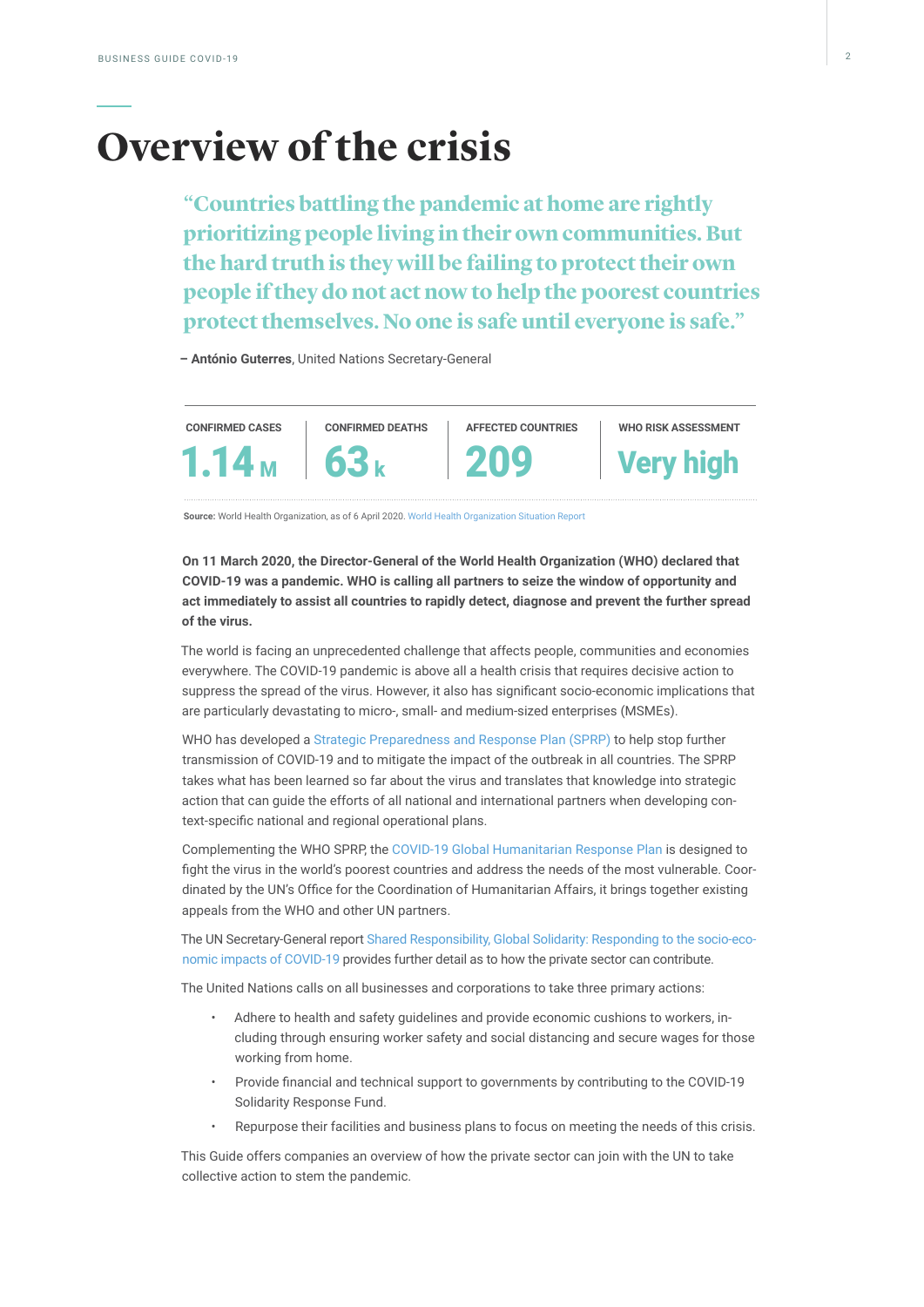## **How can the private sector help?**

**Business can play a vital role in response and recovery efforts in countries affected by COVID-19 first by protecting their staff, community and clients by prioritizing containment and following the recommendations of the national health authorities and WHO to contain the virus.** They should raise awareness of transmission and prevention and put in place policies and guidance, e.g. on travel, telecommuting, social distancing, reporting symptoms, non-contact methods for doing business etc. Secondly, companies should ensure they have updated business continuity plans in place for the company but also for suppliers.

 **Further you can support the response in three key ways:** 

- Financial contributions;
- In-kind donation of priority materials;
- Joint advocacy.

### **Financial contributions**

We are all affected by the growing COVID-19 pandemic. The World Health Organization is leading and coordinating the global effort, supporting countries to prevent, detect, and respond to the pandemic.

Currently the greatest need is to ensure all countries are prepared to combat the spread of the virus - especially those with weak health systems. Financial donations support WHO's work to track and understand the spread of the virus; ensure patients get the care they need and frontline workers get essential supplies and information; and accelerate efforts to develop vaccines, tests, and treatments.

To help WHO and other responders fight the pandemic, people and organizations can donate to the [COVID-19](http://www.COVID19ResponseFund.org)  [Solidarity Response Fund](http://www.COVID19ResponseFund.org). Donations will support countries to respond to COVID-19, especially countries with weak health systems, poor access to global markets and fewer resources. Donations received will go towards funding the activities of the Strategic Preparedness and Response Plan, which include among others:

- Putting in place activities to track and understand the spread of the virus;
- Ensuring patients get the care they need
- Buying and shipping essential supplies such as masks, gloves and protective wear for frontline workers
- Accelerating efforts to develop vaccines, tests and treatments.

For corporate and foundation giving, please contact COVID19Fund@unfoundation.org

The UN Secretary-General has also launched the United Nations COVID-19 Response and Recovery Multi-Partner Trust Fund (COVID-19 MPTF Fund) which is a UN inter-agency finance mechanism to support low- and middleincome programme countries in overcoming the health and development crisis caused by the COVID-19 pandemic. The Fund complements the WHO Strategic Preparedness and Response Plan and the Consolidated Global Humanitarian Appeal for COVID-19, helping to safeguard progress towards the Sustainable Development Goals.

The [United Nations COVID-19 Response and Recovery Multi-Partner Trust Fund \(COVID-19 MPTF Fund\)](https://reliefweb.int/report/world/un-launches-global-fund-fight-coronavirus-and-build-back-better) targets those most vulnerable to economic hardship and social disruption, and supports three objectives:

- Tackle the health emergency
- Focus on the social impact, and the economic response and recovery
- Help countries recover better

It will ensure strong interlinkages and synergies across humanitarian, recovery and development action, with a focus on country-specific challenges and opportunities. For more information please contact Ms Olga Aleshina, Senior Portfolio Manager, olga.aleshina@undp.org.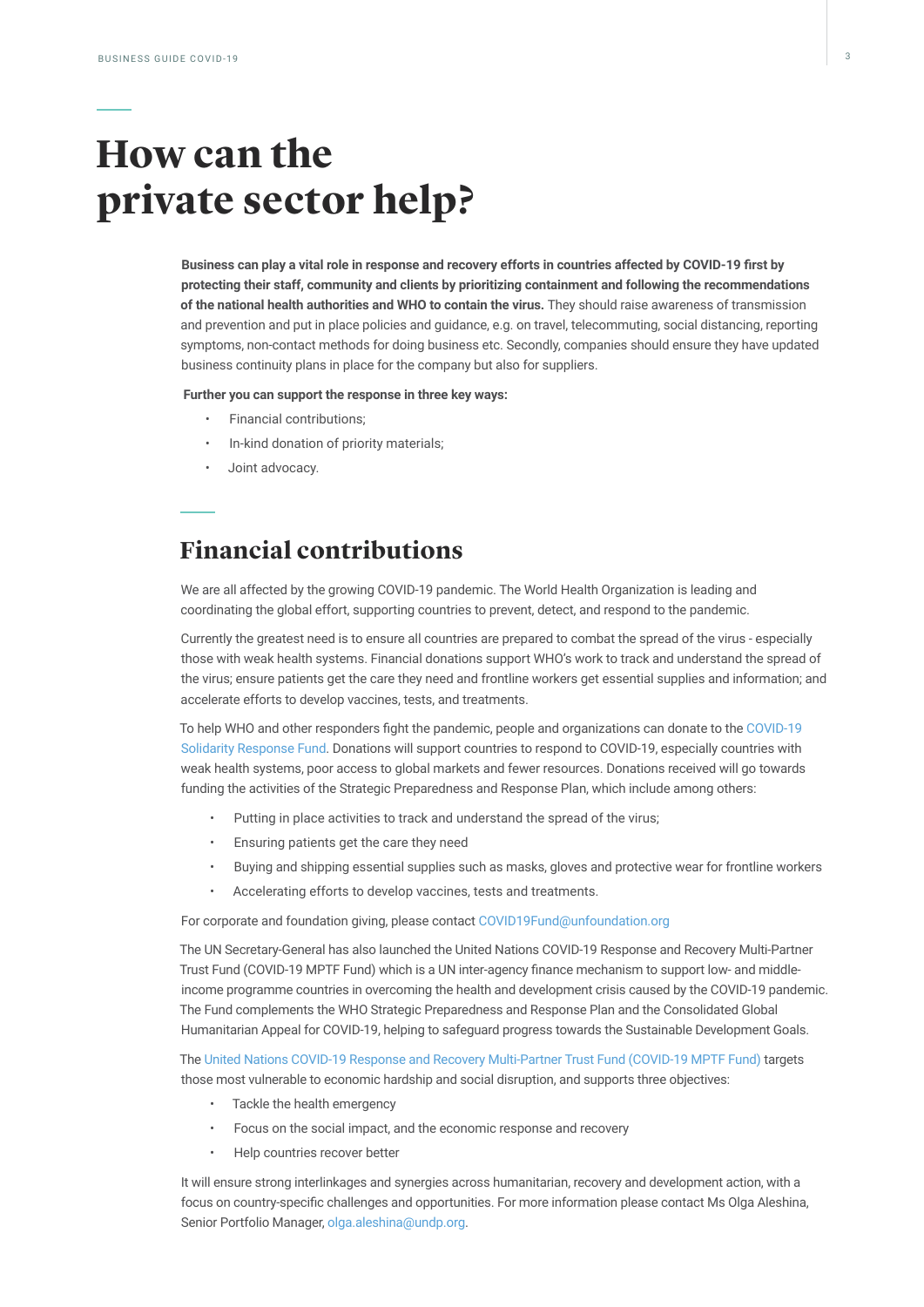**"A coordinated international response involving the business sector will be critical in efforts to support people and companies affected by COVID-19, limit further disruption to the economy and facilitate business continuity for a swift recovery. For every decision maker, the Ten Principles of the UN Global Compact can provide ideas and inspiration in uncertain times."** 

**– Lise Kingo**, CEO and Executive Director, United Nations Global Compact

### **In-kind donations**

#### **COVID-19 Disease Commodity Packages (DCPs)**

Companies wishing to contribute to the relief efforts by providing in-kind goods should consider supporting WHO's [COVID-19 Disease Commodity Packages \(DCPs\).](https://www.who.int/emergencies/what-we-do/prevention-readiness/disease-commodity-packages/dcp-ncov.pdf?ua=1) DCPs are a series of disease specific datasheets that list the critical commodities and the technical specifications for each commodity per disease.

The DCPs are based on three standard intervention pillars: surveillance, prevention and control, and case management. The COVID-19 DCP includes commodities for a range of activities including Sample Collection and Diagnostics; Triage / Screening (PPE); Supportive Treatment; PPE and Health Care Facilities.

Each of these activities requires specific commodities. [The commodities are listed with the technical](https://www.who.int/emergencies/what-we-do/prevention-readiness/disease-commodity-packages/dcp-ncov.pdf?ua=1)  specifications [which have been determined by WHO technical experts in consultation with external](https://www.who.int/emergencies/what-we-do/prevention-readiness/disease-commodity-packages/dcp-ncov.pdf?ua=1)  [experts. P](https://www.who.int/emergencies/what-we-do/prevention-readiness/disease-commodity-packages/dcp-ncov.pdf?ua=1)lease contact connectingbusiness@un.org for more information.

#### **Other goods and services**

To donate other goods or services, particularly medical equipment, please submit offers to connectingbusiness@un.org. Please be as specific as possible - describe what you wish to donate, time-frame for delivery, and clarify if you will cover shipping and other expenses associated with delivery. We will then guide you to the most appropriate recipient organizations. Companies with employees, suppliers or customers in an affected region, or those with existing partnerships, should reach out and provide support directly to these groups through their existing channels. All donated items must meet WHO standards and respond to the priority list of needs.

#### **How business can partner with the UN in support of the [COVID-19 Global](https://www.unocha.org/sites/unocha/files/Global-Humanitarian-Response-Plan-COVID-19.pdf)  [Humanitarian Response Plan](https://www.unocha.org/sites/unocha/files/Global-Humanitarian-Response-Plan-COVID-19.pdf)**

Depending on their sector, location and interests, companies may wish to partner with specific UN entities The following overview summarizes responding agencies' focus areas and provides links for further information on how to directly support their work combatting the pandemic:

**• [FAO](http://www.fao.org/home/en/)** will (i) stabilize access to food by supporting rural incomes and preserving ongoing critical livelihood assistance to vulnerable households; (ii) ensure continuity of the critical food supply chain, and (iii) ensure people along the food chain are not agents of COVID-19 transmission.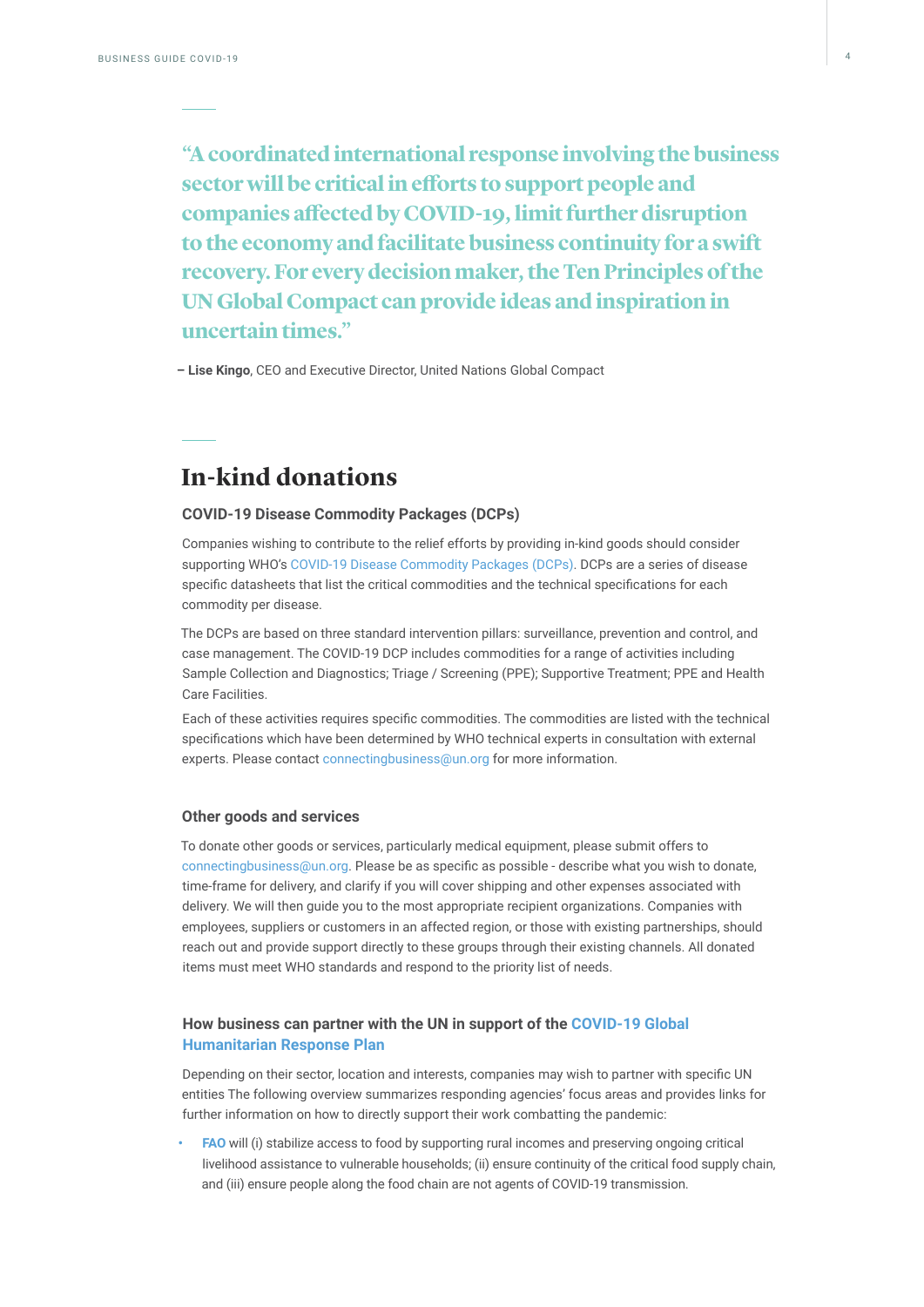**"COVID-19 is taking so much away from us. But it's also giving us something special – the opportunity to come together as one humanity – to work together, to grow together."**

**– Dr Tedros Adhanom Ghebreyesus**, Director-General, World Health Organization

- **•• IOM['s COVID-19 Response P](https://www.iom.int/iom-responds-covid-19)age provides an overview of plans, funding requirements, key resources,** and bi-weekly situation reports for IOM's response to COVID-19 which ensures that migrant-inclusive approaches and support to vulnerable groups are fully integrated into overall COVID-19 response efforts. IOM's response will protect, assist, and advocate for refugees, IDPs, migrants and host communities, particularly vulnerable to the pandemic and receive COVID-19 assistance, access to key services and information.
- **• [UNDP](https://www.undp.org/content/undp/en/home/coronavirus.html)** will support countries to strengthen their health systems, including by helping them procure much-needed medical supplies, quickly leverage digital technologies and ensure health workers are paid. UNDP will support countries to assess the social and economic impacts of COVID-19 and take urgent recovery measures to minimize long-term impact, particularly for vulnerable and marginalized groups, and to help societies to recover. This includes impact assessments on micro-, small-, and medium-sized enterprises and using digital technologies for business continuity. In partnership with national, regional and global financial institutions and the private sector, UNDP will work with Ministries of Finance, financial regulators and sectoral ministries to help ensure finance gets where it is most needed as governments, business, and communities prepare, respond and recover.
- **• [UNFPA](https://www.unfpa.org/updates/safe-delivery-even-now-unfpa-coronavirus-disease-covid-19-global-response-appeal)** will ensure the continuity of national and local health system capacity to provide access to integrated quality sexual and reproductive health to ensure safe delivery, mental health and psychosocial support, family planning and gender-based violence services. In addition, UNFPA will provide risk communication and community engagement for primary prevention and stigma reduction, strengthening risk-reduction messages and addressing the needs of women of reproductive age in quarantine. For more info please refer to [Safe Delivery - Even Now Coronavirus Disease \(COVID- 19\)](https://www.unfpa.org/updates/safe-delivery-even-now-unfpa-coronavirus-disease-covid-19-global-response-appeal)  [Global Response Appeal](https://www.unfpa.org/updates/safe-delivery-even-now-unfpa-coronavirus-disease-covid-19-global-response-appeal)
- **• [UN-Habitat](https://unhabitat.org/)** will support preparedness and response to the COVID-19 pandemic among the most vulnerable populations in urban settlements, especially in informal settlements and slums.
- **• [UNHCR](http://www.unhcr.org/)** will assist governments in meeting humanitarian standards and ensure that the needs of all those seeking protection are taken into account. Additionally, UNHCR will undertake targeted messaging in camps, settlements and host communities at highest risk on hygiene practices; increase WASH facilities, hygiene supplies and urgent procurement of medicines and medical supplies; and enhance inpatient and outpatient services, intensive care capacity and burial facilities. Contact privatesectorpartnership@unhcr.org.
- **• [UNICEF](www.unicef.org/coronavirus/covid-19)** will strengthen Risk Communication and Community Engagement activities to ensure women, children, and their families know how to prevent COVID-19 and are encouraged to seek assistance while also contributing to an improvement in Infection, Prevention and Control practices in communities, educational and health facilities. UNICEF will also ensure children and women have continued access to essential health care, education, child protection, and gender based violence (GBV) services. UNICEF is also developing guidance documents for business. A ["Guidance for Employers on Flexible Work](https://www.unicef.org/media/66351/file/Family-friendly-policies-covid-19-guidance-2020.pdf)  [Arrangements and Other Good Workplace Practices \(COVID-19\)" i](https://www.unicef.org/media/66351/file/Family-friendly-policies-covid-19-guidance-2020.pdf)s already available. Another Practical Guide for Business on 'How Business Can Help Reduce the Impact of Covid-19 on children and Families' will be available soon on UNICEF's dedicated website.
- **• [WFP](https://www.wfp.org/emergencies/covid-19-pandemic)**'s long-standing experience and vast expertise in emergency response, logistics and supply chain, emergency telecommunications, nutrition and other key areas, is being used to help through this unprecedented crisis.
- You may also support relief efforts by donating to [country-based pooled funds \(CBPF's\)](https://www.unocha.org/our-work/humanitarian-financing/country-based-pooled-funds-cbpf/how-support-country-based-pooled). Through CBPF's, funding is provided to national and international NGOs, organizations of the Red Cross / Red Crescent, and UN agencies and IOM.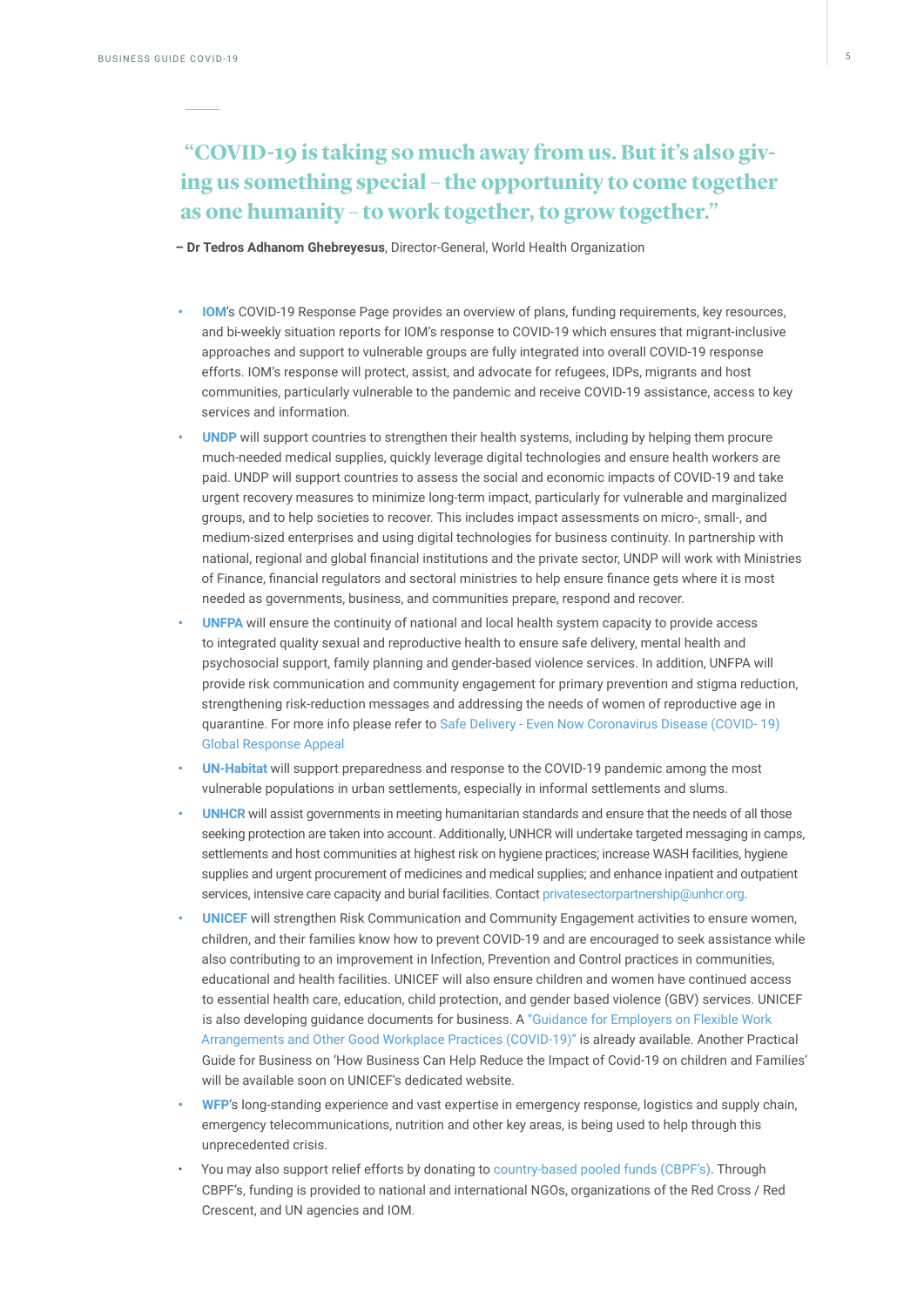### **"While health authorities are the most trusted to respond to the crisis, "employers" are next before health insurance, education, pharmaceutical, government, NGO's and the media."**

**– Edelman Trust Barometer**, March 2019

### **Joint advocacy**

**Business leaders should use their positions of influence for joint advocacy, and work together with the UN and governments to identify and share innovative solutions. Key messages include:**

- To combat COVID-19, companies can accomplish much more through collective action and joint advocacy than when acting independently.
- For example, business leaders can use their positions of influence to encourage governments to maintain open trade and promote humanitarian corridors to ensure the movement of essential supplies and humanitarian personnel by air, land and sea.
- Business can engage in joint activities through country-based networks such as the UN Connecting Business initiative (CBI), UN Global Compact Networks, and local Chambers of Commerce.
- Companies interested in finding opportunities to support joint advocacy and collective action at the local level should contact connectingbusiness@un.org for contacts or introductions in a specific country.

#### **Global call to creative industries**

For the first time ever, the United Nations has issued an [Open Brief Global Call to Creatives](https://www.talenthouse.com/i/united-nations-global-call-out-to-creatives-help-stop-the-spread-of-covid-19)  everywhere to help spread public health messages in ways which will be effective, accessible and shareable and help flatten the curve. Companies can leverage their talent to develop and distribute key public health messages across their platforms. Brands can integrate existing messages into corporate communications, donate media space, and share information with employees.

### **Commercial offers**

**If your offer is commercial in nature, please refer to the [UN Global Marketplace](http://www.ungm.org) for more information.**